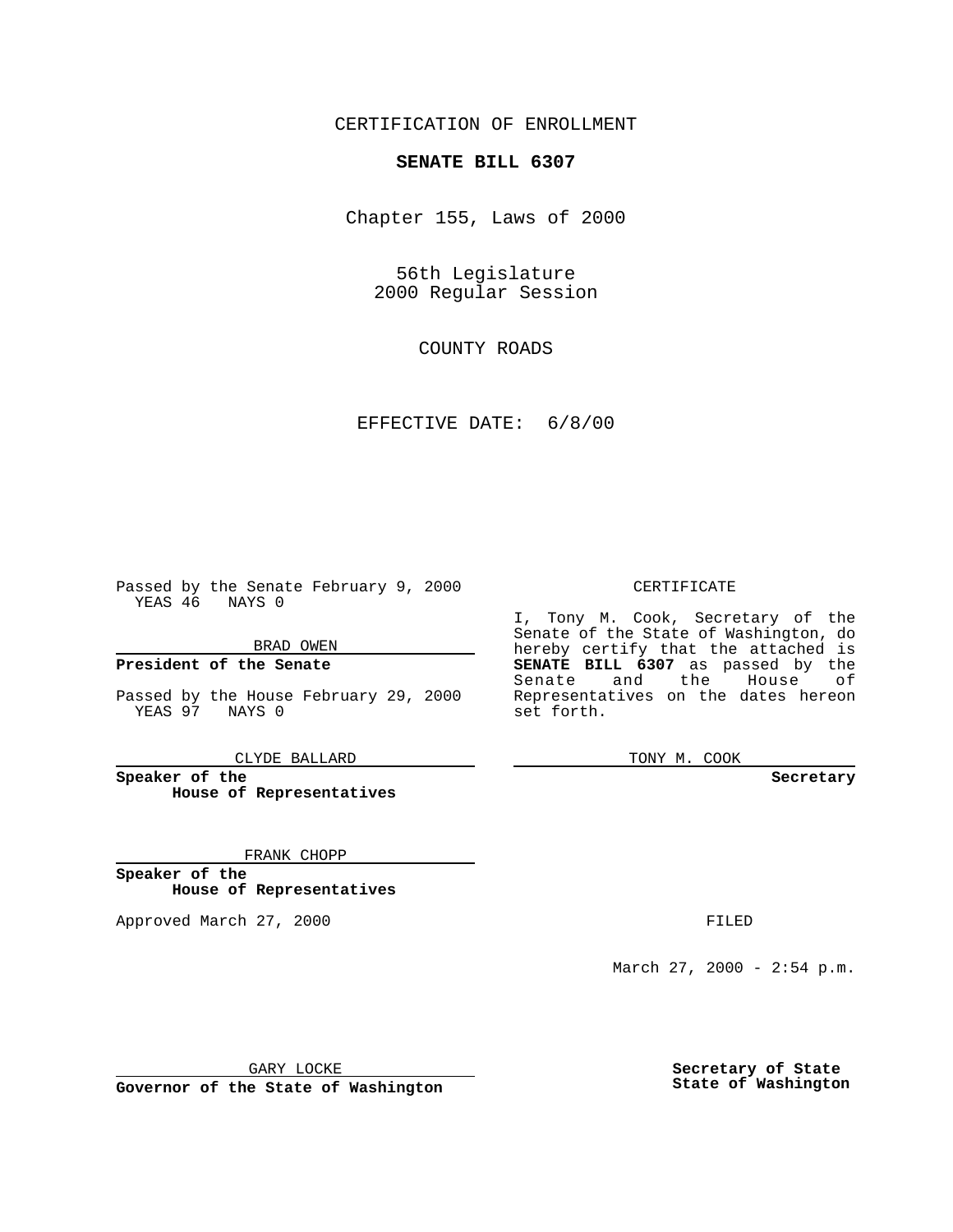# **SENATE BILL 6307** \_\_\_\_\_\_\_\_\_\_\_\_\_\_\_\_\_\_\_\_\_\_\_\_\_\_\_\_\_\_\_\_\_\_\_\_\_\_\_\_\_\_\_\_\_\_\_

\_\_\_\_\_\_\_\_\_\_\_\_\_\_\_\_\_\_\_\_\_\_\_\_\_\_\_\_\_\_\_\_\_\_\_\_\_\_\_\_\_\_\_\_\_\_\_

Passed Legislature - 2000 Regular Session

**State of Washington 56th Legislature 2000 Regular Session**

**By** Senators Morton, Haugen, Honeyford, T. Sheldon, Gardner, Sellar and Hochstatter

Read first time 01/12/2000. Referred to Committee on Transportation.

 AN ACT Relating to county roads that cross county boundaries; and amending RCW 36.75.160 and 36.75.210.

BE IT ENACTED BY THE LEGISLATURE OF THE STATE OF WASHINGTON:

 **Sec. 1.** RCW 36.75.160 and 1963 c 4 s 36.75.160 are each amended to read as follows:

 The board of county commissioners of any county may erect and construct or acquire by purchase, gift, or condemnation, any bridge, trestle, or any other structure which crosses any stream, body of water, gulch, navigable water, swamp or other topographical formation requiring such structure for the continuation or connection of any county road if such topographical formation constitutes the boundary of a city, town, another county or the state of Washington or another state or a county, city or town of such other state.

 The board of such county may join with such city, town, other county, the state of Washington, or other state, or a county, city or town of such other state in paying for, erecting, constructing, acquiring by purchase, gift, or condemnation any such bridge, trestle, or other structure, and the purchase or condemnation of right of way therefor.